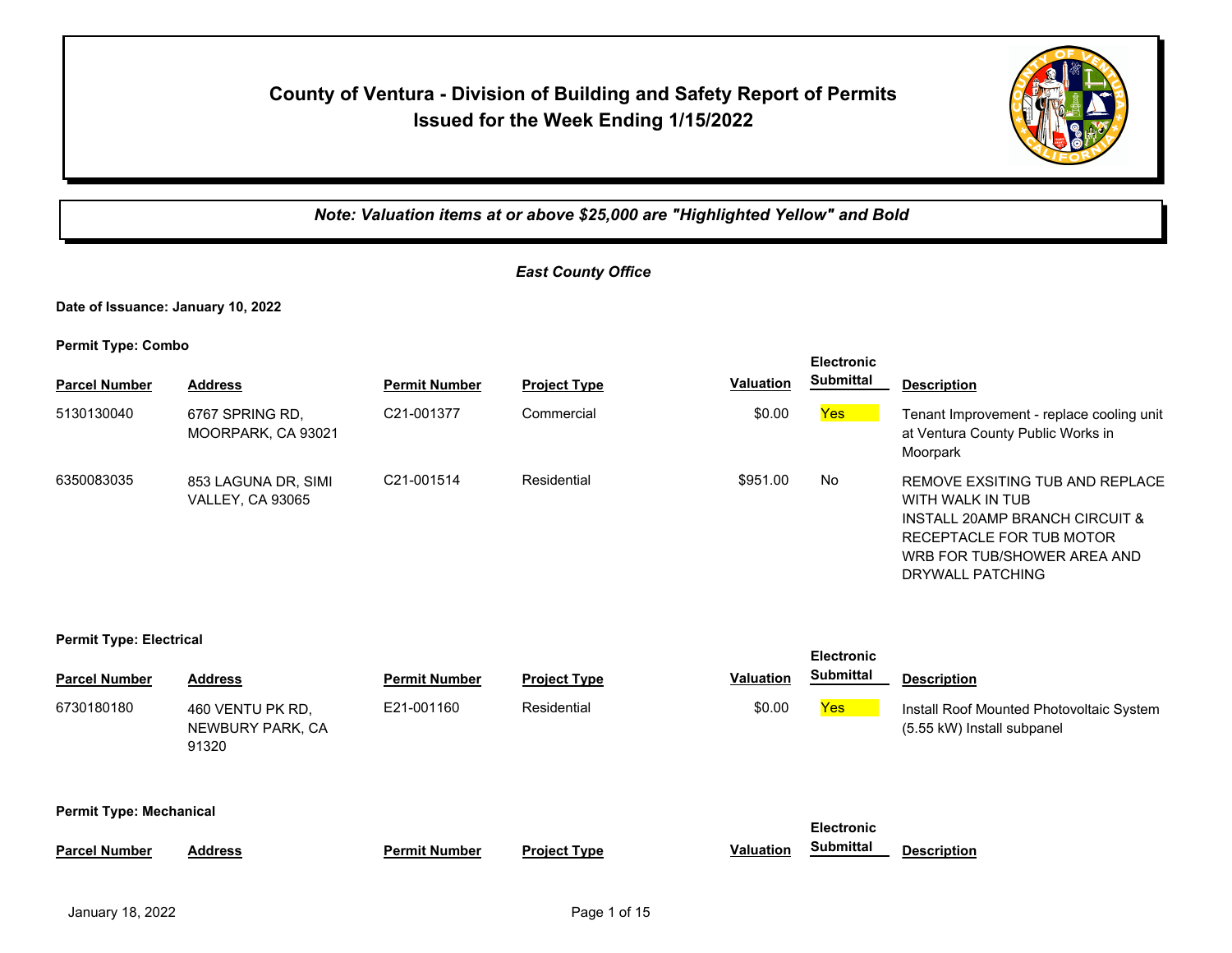## *Note: Valuation items at or above \$25,000 are "Highlighted Yellow" and Bold East County Office* **Date of Issuance: January 10, 2022 Permit Type: Mechanical Parcel Number Address <b>Permit Number Project Type Valuation Submittal** Description **Electronic Submittal** 11840 BROADWAY RD, MOORPARK, CA 93021 5000210220 M22-000008 Residential **\$32,815.10** Yes Change out FAU, coil and A/C **Date of Issuance: January 11, 2022 Permit Type: Building Parcel Number Address <b>Permit Number Project Type Valuation Submittal** Description **Electronic Submittal** 6950340115 2956 MORVALE DR, B21-001120 Residential Alteration \$2,797.20 No WESTLAKE VILLAGE, CA 91361 B21-001120 Residential Alteration \$2,797.20 No INSTALL 10 RETROFIT WINDOW APPROX 126 SQ FT TOTAL SEE LAYOUT IN DOCUMENT ATTACHMENTS 8500121285 31 FLINTLOCK LN, WEST B21-001122 Residential Alteration \$1,391.20 No HILLS, CA 91307 B21-001122 Residential Alteration \$1,391.20 REPLACE KITCHEN WOOD SLIDING DOOR RETROFIT SAME SIZE (46.51 SQ FT) 5030072265 9037 VISTA ANACAPA, B22-000010 Residential Alteration \$1,125.40 No MOORPARK, CA 93021 B22-000010 Residential Alteration \$1,125.40 No Reroof: Remove 662 SF tile and replace with 662 SF comp shingles 6378 E SMOKE TREE AV, 8000061025 B22-000012 Residential Alteration \$10,200.00 No Reroof 2000 SF tile reset OAK PARK, CA 91377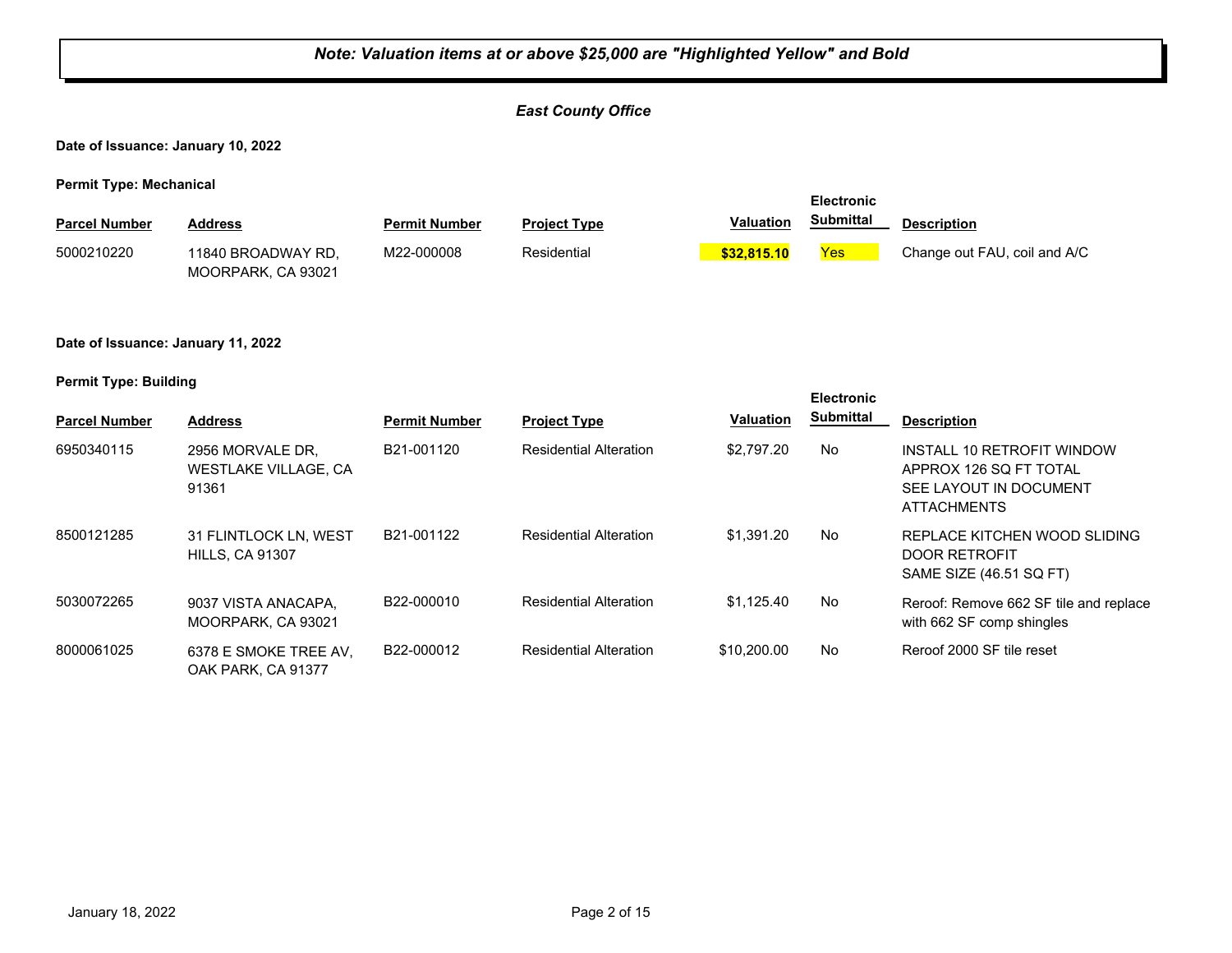## *East County Office*

**Date of Issuance: January 11, 2022**

**Permit Type: Electrical**

| . .                  |                                           |                      |                     |                  | <b>Electronic</b> |                                                                                                                                                                                                                        |
|----------------------|-------------------------------------------|----------------------|---------------------|------------------|-------------------|------------------------------------------------------------------------------------------------------------------------------------------------------------------------------------------------------------------------|
| <b>Parcel Number</b> | <b>Address</b>                            | <b>Permit Number</b> | <b>Project Type</b> | <b>Valuation</b> | <b>Submittal</b>  | <b>Description</b>                                                                                                                                                                                                     |
| 5160140315           | 11288 PRESILLA RD,<br>CAMARILLO, CA 93012 | F21-000141           | Residential         | \$0.00           | No                | Installation of (2) Tesla Powerwall Battery<br>Back-up to existing solar PV system. (1)<br>225 amp backup loads panel, (1) 200 amp<br>internal<br>12/6/21- SVC2100289 created to add (1)<br>additional Battery Back-up |
| 8000372095           | 5216 EVANWOOD AV.<br>OAK PARK, CA 91377   | F22-000009           | Residential         | \$0.00           | No                | INSTALLATION OF 10KW ROOF<br>MOUNTED SOLAR SYSTEM<br>WITH 7600 INVERTER                                                                                                                                                |

#### **Permit Type: Plumbing**

| - -                  |                                                    |                      |                     |                  | <b>Electronic</b> |                                                   |
|----------------------|----------------------------------------------------|----------------------|---------------------|------------------|-------------------|---------------------------------------------------|
| <b>Parcel Number</b> | <b>Address</b>                                     | <b>Permit Number</b> | <b>Project Type</b> | <b>Valuation</b> | <b>Submittal</b>  | <b>Description</b>                                |
| 6630050085           | 814 CAMINO DOS RIOS.<br>THOUSAND OAKS, CA<br>91360 | P22-000006           | Residential         | \$0.00           | No                | <b>TRENCHLESS SEWER REPAIR</b><br>APPROX 60ft     |
| 5200310315           | 11549 SUMAC LN,<br>CAMARILLO, CA 93012             | P22-000009           | Residential         | \$0.00           | No                | REPLACE TANKLESS WATER HEATER<br>IN SAME LOCATION |

**Date of Issuance: January 12, 2022**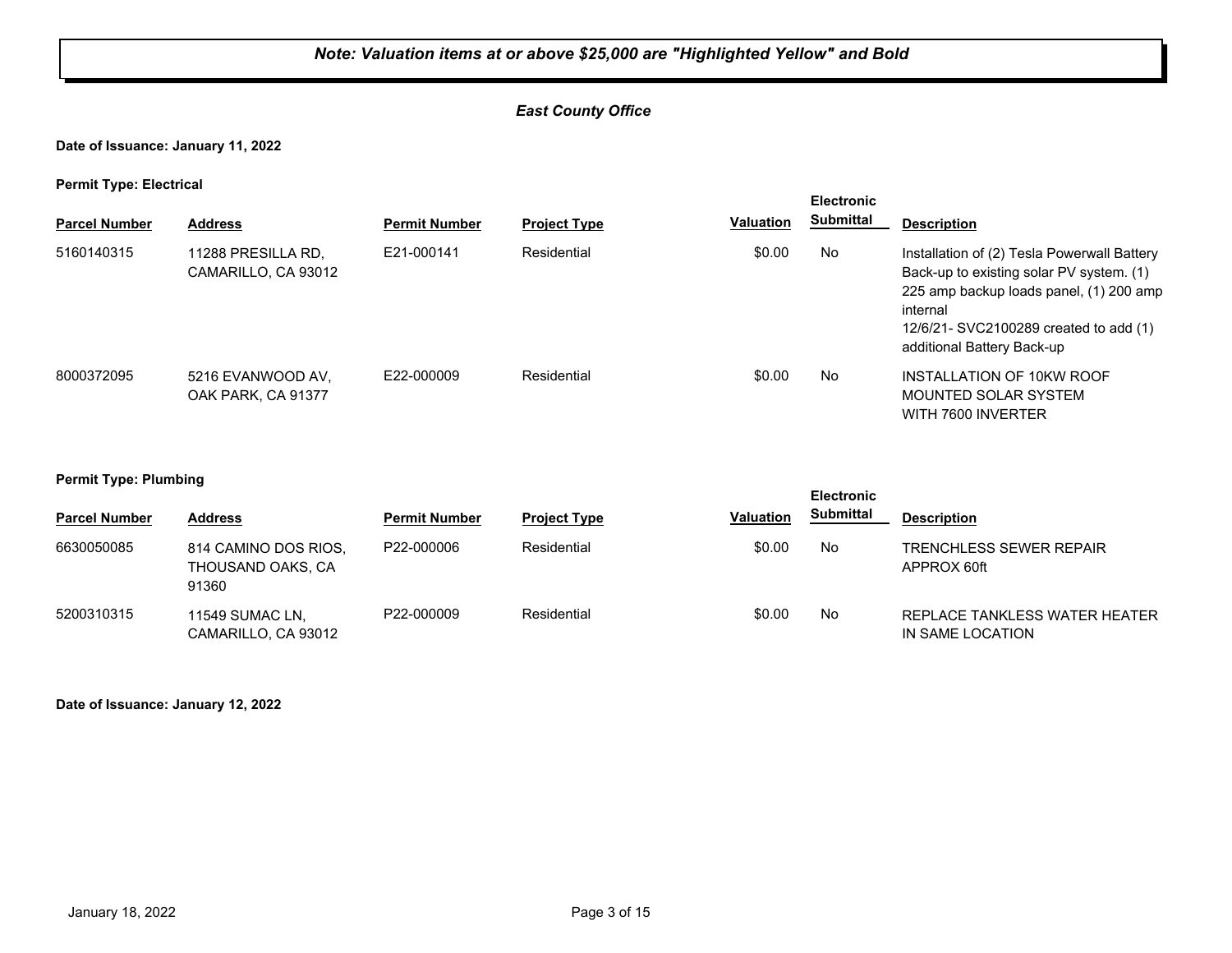## *East County Office*

**Date of Issuance: January 12, 2022**

**Permit Type: Building**

| . .                  |                                             |                      |                               |                  | <b>Electronic</b> |                                                                                               |
|----------------------|---------------------------------------------|----------------------|-------------------------------|------------------|-------------------|-----------------------------------------------------------------------------------------------|
| <b>Parcel Number</b> | <b>Address</b>                              | <b>Permit Number</b> | <b>Project Type</b>           | <b>Valuation</b> | <b>Submittal</b>  | <b>Description</b>                                                                            |
| 5160170225           | 3013 N REDONDO AV.<br>CAMARILLO, CA 93012   | B22-000008           | <b>Residential Alteration</b> | \$32,130.00      | No                | RESET APPROX 6300 TILE<br>REMOVE, INSTALL NEW<br>UNDERLAYMENT AND REINSTALL<br>EXISTING TILES |
| 8000221025           | 6621 E SMOKE TREE AV,<br>OAK PARK, CA 91377 | B22-000019           | <b>Residential Alteration</b> | \$2,380,00       | No                | REMOVE EXISTING ROOF AND<br><b>REPLACE</b><br>COMP SHINGLE APPROX 1400 SQ FT                  |

**Permit Type: Combo**

|                      |                                         | <b>Electronic</b>    |                     |                  |           |                                                                                                                    |
|----------------------|-----------------------------------------|----------------------|---------------------|------------------|-----------|--------------------------------------------------------------------------------------------------------------------|
| <b>Parcel Number</b> | <b>Address</b>                          | <b>Permit Number</b> | <b>Project Type</b> | <b>Valuation</b> | Submittal | <b>Description</b>                                                                                                 |
| 8010304035           | 6128 BRYNDALE AV,<br>OAK PARK, CA 91377 | C22-000037           | Residential         | \$1,268,00       | No        | REMODEL BATHROOM<br><b>REPLACE VANITY</b><br>REPLACE TOILET<br><b>REPLACE TUB/SHOWER</b><br><b>REPLACE EXHAUST</b> |

6 RECEPTACLE/LIGHT APPROX 40SQ FT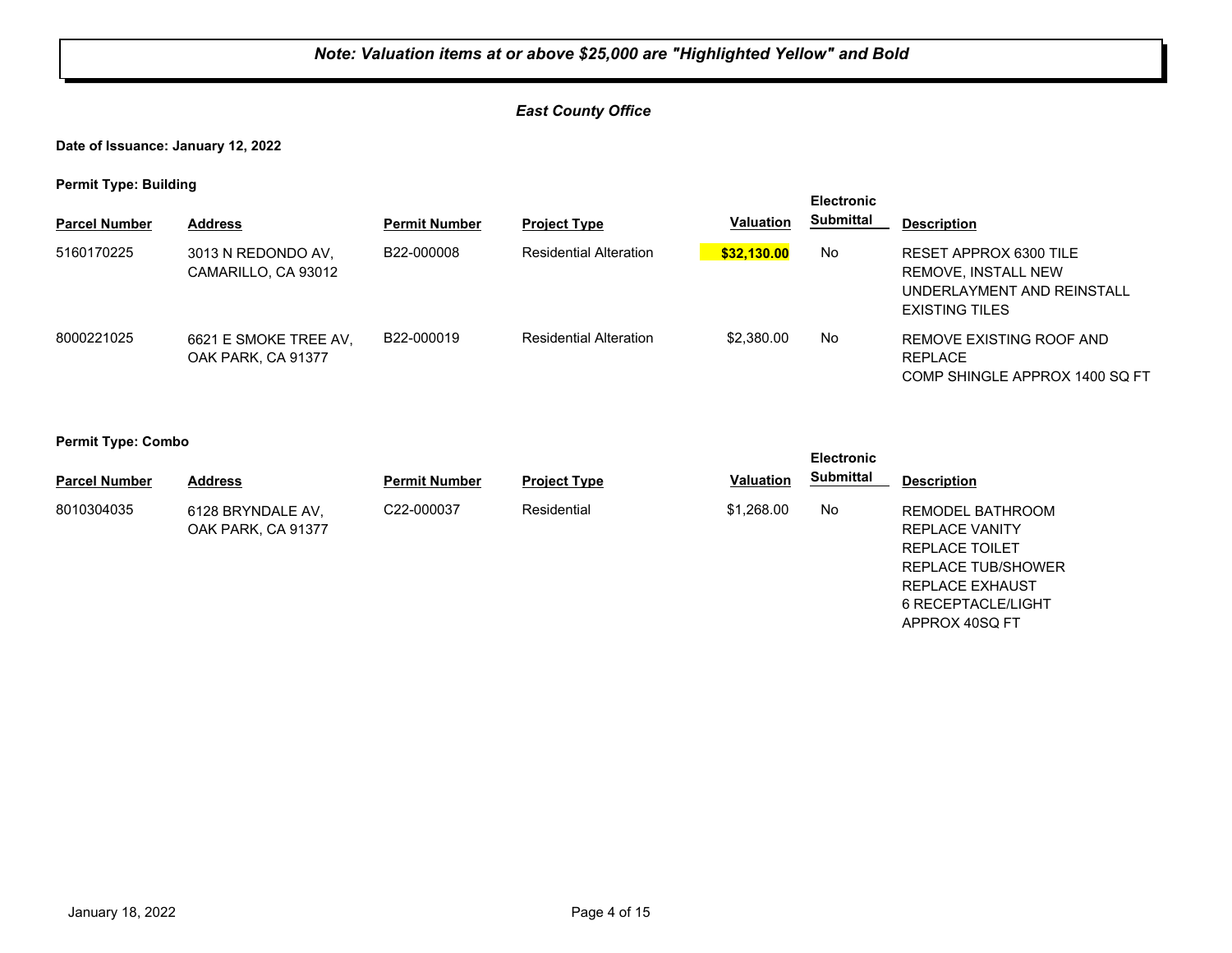## *East County Office*

**Date of Issuance: January 12, 2022**

**Permit Type: Electrical**

|                      |                                                     |                      |                     |                  | <b>Electronic</b> |                                                                                                                                                                                                                                                                |
|----------------------|-----------------------------------------------------|----------------------|---------------------|------------------|-------------------|----------------------------------------------------------------------------------------------------------------------------------------------------------------------------------------------------------------------------------------------------------------|
| <b>Parcel Number</b> | <b>Address</b>                                      | <b>Permit Number</b> | <b>Project Type</b> | <b>Valuation</b> | <b>Submittal</b>  | <b>Description</b>                                                                                                                                                                                                                                             |
| 6950253075           | 240 W STAFFORD RD.<br>WESTLAKE VILLAGE, CA<br>91361 | E21-001122           | Residential         | \$0.00           | <b>Yes</b>        | Install Roof Mounted Photovoltaic System<br>$(10.80 \text{ kW})$ 30 panels and $(2)$ Battery<br>Back-ups to existing roof mounted solar<br>PV system. Existing loads will be<br>relocated to new 125A backup loads<br>panel. Existing 600A main service panel. |

#### **Permit Type: Mechanical**

|                      |                                                   |                      |                     |                  | <b>Electronic</b> |                                                                                                                          |
|----------------------|---------------------------------------------------|----------------------|---------------------|------------------|-------------------|--------------------------------------------------------------------------------------------------------------------------|
| <b>Parcel Number</b> | <b>Address</b>                                    | <b>Permit Number</b> | <b>Project Type</b> | <b>Valuation</b> | <b>Submittal</b>  | <b>Description</b>                                                                                                       |
| 6350031225           | 1087 HACIENDA DR, SIMI<br><b>VALLEY, CA 93065</b> | M21-000352           | Residential         | \$0.00           | No                | INSTALL 60KBTU FAU/COIL<br>INSTALL 3-TON CONDENSER<br>REPLACE 1482 SQ FT<br>ALL EQUIPMENT IN SAME LOCATION               |
| 8010172075           | 6588 OAK SPRINGS DR.<br>OAK PARK, CA 91377        | M22-000003           | Residential         | \$0.00           | No.               | HVAC FAU (80K BTU) SAME LOACTION<br>CONDENSER (4 TON) SAME LOCATION<br><b>EXISTING DUCT</b>                              |
| 8010080235           | 927 N QUARTERHORSE<br>LN, OAK PARK, CA 91377      | M22-000012           | Residential         | \$0.00           | No                | REPLACE FAU (60KBTU) IN SAME<br>LOCATION (CLOSET)                                                                        |
| 6850191115           | 1477 FOREST KNOLL CT.<br>OAK PARK, CA 91377       | M22-000013           | Residential         | \$0.00           | No                | C/O 2 OF FAU/COIL (80KBTU) SAME<br><b>LOCATION</b><br>C/O 2 OF CONDENSER (4-TON) SAME<br><b>LOCATION</b><br>NO DUCT WORK |
| 8000290515           | 613 VIA NOVELLA, OAK<br>PARK, CA 91377            | M22-000014           | Residential         | \$0.00           | No                | REPLACE APPROX 1048SQ FT OF<br>DUCTING IN ATTIC                                                                          |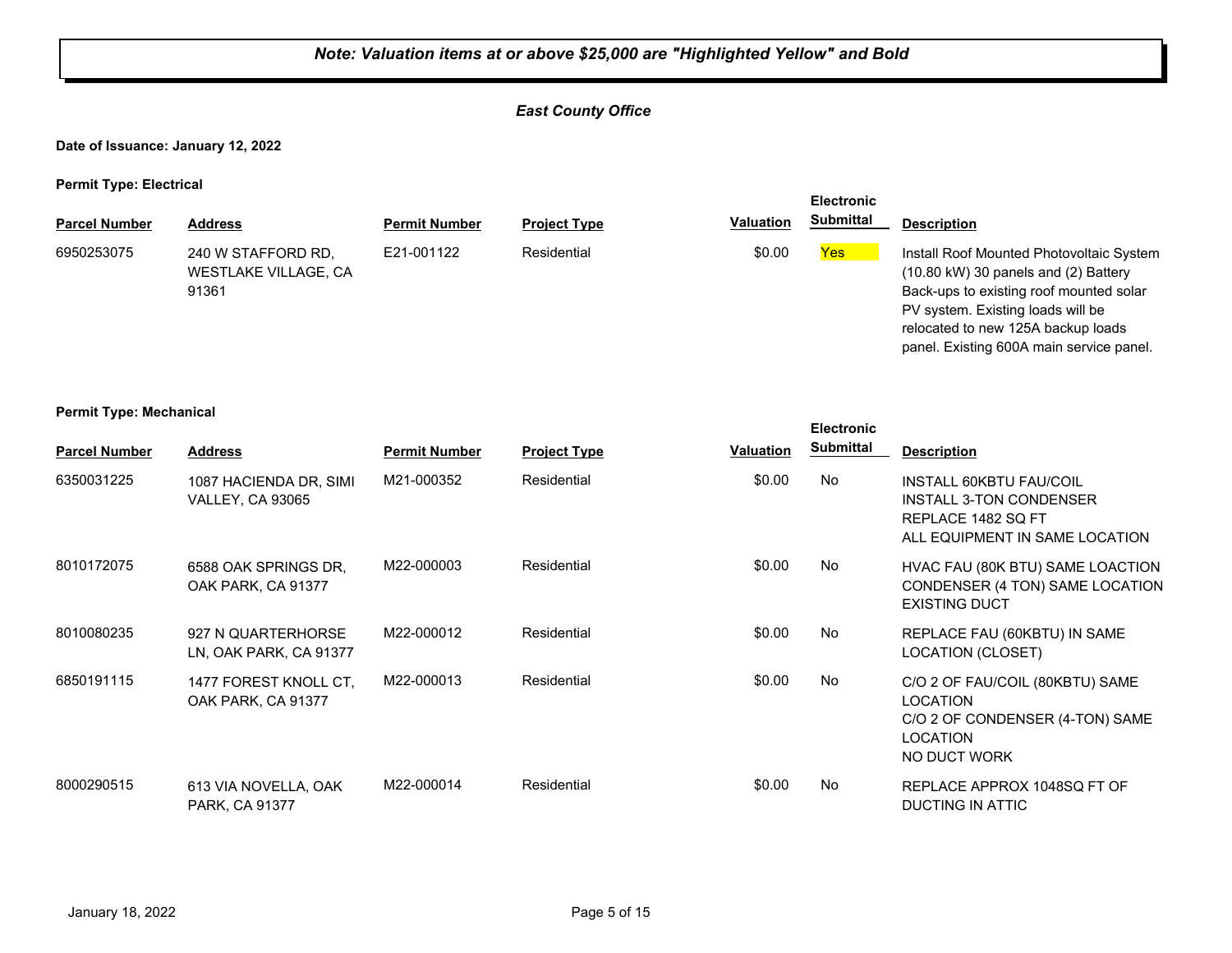## *East County Office*

**Date of Issuance: January 13, 2022**

**Permit Type: Building**

| <b>Parcel Number</b>      | <b>Address</b>                                      | <b>Permit Number</b> | <b>Project Type</b>                                | <b>Valuation</b> | <b>Electronic</b><br><b>Submittal</b> | <b>Description</b>                                                            |
|---------------------------|-----------------------------------------------------|----------------------|----------------------------------------------------|------------------|---------------------------------------|-------------------------------------------------------------------------------|
| 5200350325                | 11226 SANTA ROSA RD,<br>VENTURA COUNTY, CA<br>99999 | B22-000022           | <b>Residential Alteration</b>                      | \$3,774.00       | No                                    | Replace 14 windows (170 SF)                                                   |
| <b>Permit Type: Combo</b> |                                                     |                      |                                                    |                  | <b>Electronic</b>                     |                                                                               |
| <b>Parcel Number</b>      | <b>Address</b>                                      | <b>Permit Number</b> | <b>Project Type</b>                                | <b>Valuation</b> | <b>Submittal</b>                      | <b>Description</b>                                                            |
| 8010261085                | 6391 BALLANTINE PL.<br>OAK PARK, CA 91377           | C22-000039           | Residential                                        | \$0.00           | No                                    | GAS LINE FOR BBQ APPROX 40FT<br>ELECTRICAL RECEPTACLE/OUTLET<br>FOR BBQ       |
|                           |                                                     |                      |                                                    |                  |                                       | REPLACE POWDER ROOM FIXTURES<br>TO CLEAR VIOLATION:<br>TOILET AND VANITY SINK |
|                           |                                                     |                      | East County Office Valuation Subtotal: \$88,831.90 |                  |                                       |                                                                               |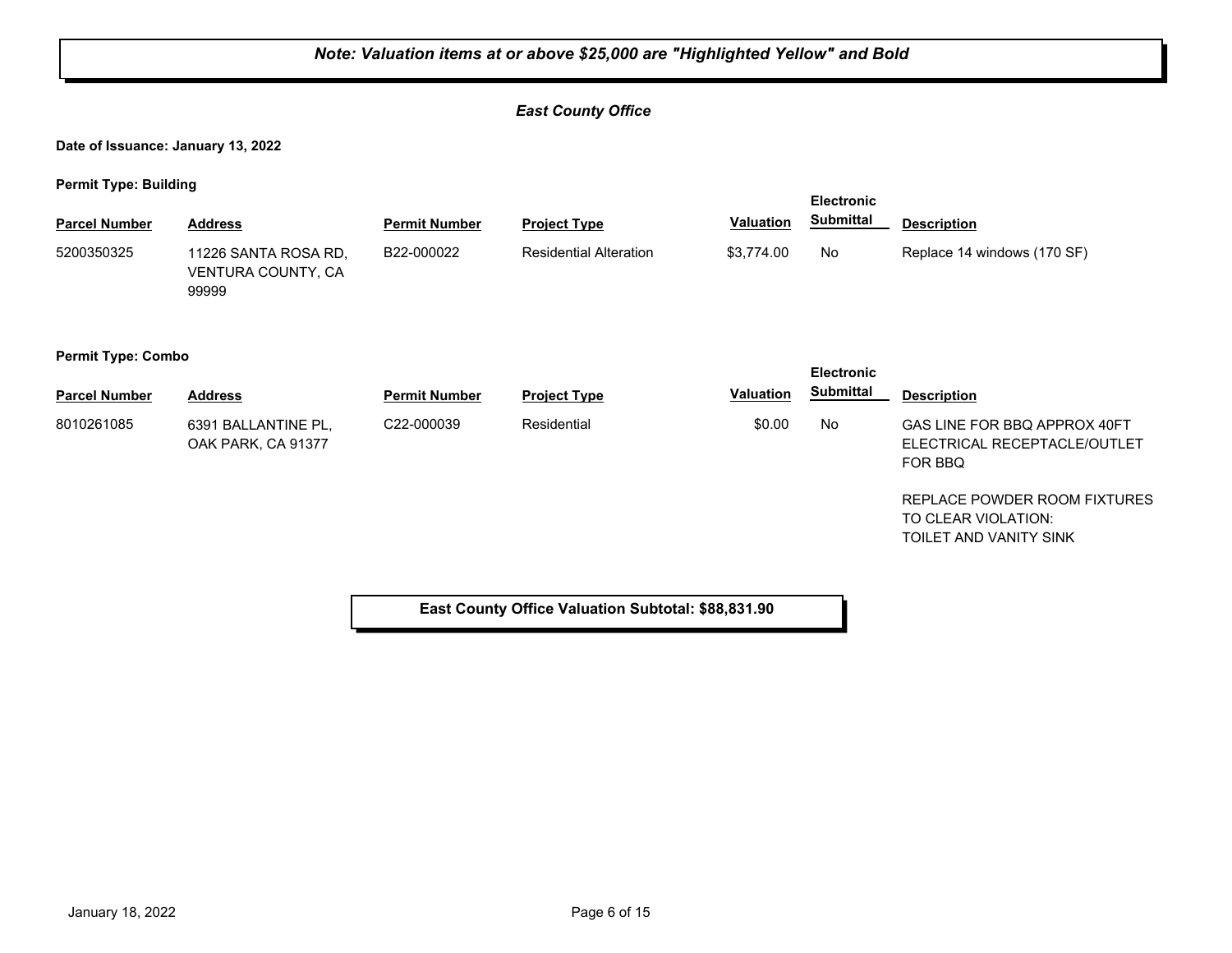#### *West County Office*

**Date of Issuance: January 10, 2022**

**Permit Type: Building**

| - -                  |                                                |                      |                              |                  | <b>Electronic</b> |                                                        |
|----------------------|------------------------------------------------|----------------------|------------------------------|------------------|-------------------|--------------------------------------------------------|
| <b>Parcel Number</b> | <b>Address</b>                                 | <b>Permit Number</b> | <b>Project Type</b>          | <b>Valuation</b> | <b>Submittal</b>  | <b>Description</b>                                     |
| 0600072355           | 6996 BAKERSFIELD AV,<br>VENTURA, CA 93001      | B21-000980           | <b>Residential Accessory</b> | \$3,484.80       | <b>Yes</b>        | New impact wall up to 2ft high 66LF long.              |
|                      |                                                |                      |                              |                  |                   | Ref. C21-834, C21-836, GP21-0057                       |
| 0320201235           | 655 BURNHAM RD.<br>VENTURA COUNTY, CA<br>99999 | B22-000003           | Commercial                   | \$0.00           | No                | 3 hrs of inspection/research Forest Home<br>Campground |

#### **Permit Type: Combo**

| <b>Parcel Number</b> | <b>Address</b>                           | <b>Permit Number</b>    | <b>Project Type</b> | <b>Valuation</b> | <b>Submittal</b> | <b>Description</b>                                                                                                     |
|----------------------|------------------------------------------|-------------------------|---------------------|------------------|------------------|------------------------------------------------------------------------------------------------------------------------|
| 1610105060           | 3356 SOMIS RD, SOMIS,<br>CA 93066        | C21-000024              | Commercial          | \$19,219.70      | <b>Yes</b>       | County of Ventura- Construction of a new<br>60-ft communications tower and<br>associated utilities for Fire Station 57 |
| 1090322135           | 517 VIA CON DIOS.<br>CAMARILLO, CA 93010 | C21-000538              | Residential         | \$46,853.80      | Yes              | Construction of 343 Sq. ft. sit room<br>addition                                                                       |
| 2060169140           | 1605 OCEAN DR.<br>OXNARD, CA 93035       | C <sub>21</sub> -001522 | Residential         | \$6,970.80       | No               | demolish 86 sf patio slab, replace 258 sf<br>of windows, 42 sf door replacements,                                      |

**Electronic** 

remove unpermitted exposed wiring/open conduits, wiring run inside of vinyl fence at side yard adjacent to gate, install 5 exterior electrical outlets, install (1) new

demo portion of permit to be completed with in 30 days of permit issuance

subpanel

Abate violation CV21-0419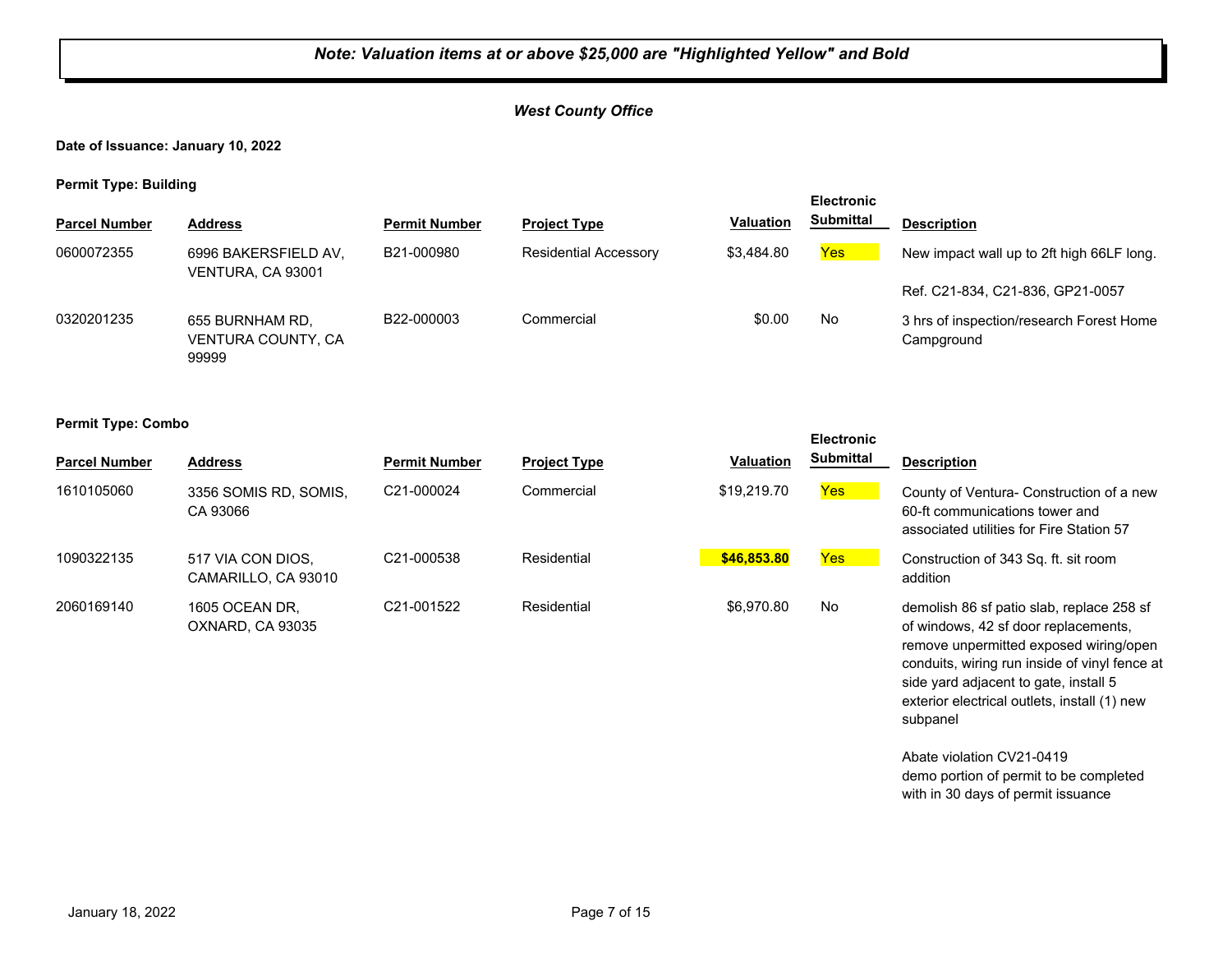## *West County Office*

## **Date of Issuance: January 10, 2022**

**Permit Type: Electrical**

|                      |                                        |                      |                     |                  | <b>Electronic</b> |                                                                  |
|----------------------|----------------------------------------|----------------------|---------------------|------------------|-------------------|------------------------------------------------------------------|
| <b>Parcel Number</b> | <b>Address</b>                         | <b>Permit Number</b> | <b>Project Type</b> | <b>Valuation</b> | <b>Submittal</b>  | <b>Description</b>                                               |
| 0630152375           | 250 BARD LN, VENTURA,<br>CA 93001      | E17-000644           | Residential         | \$0.00           | No                | Main Panel upgrade to 200 amp (Same<br>location)                 |
| 0430090410           | 682 SYCAMORE RD.<br>FILLMORE, CA 93015 | E21-001192           | Residential         | \$0.00           | <b>Yes</b>        | Installation of roof mounted PV system,<br>3.68 KW and 16 panels |
| 2060163190           | 109 GLENDALE AV,<br>OXNARD, CA 93035   | E22-000020           | Residential         | \$0.00           | No                | Replace electrical service panel, 100<br>amps, same location     |

#### **Date of Issuance: January 11, 2022**

#### **Permit Type: Building**

|                      |                                     |                      |                               |                  | <b>Electronic</b> |                                                                                                                |
|----------------------|-------------------------------------|----------------------|-------------------------------|------------------|-------------------|----------------------------------------------------------------------------------------------------------------|
| <b>Parcel Number</b> | <b>Address</b>                      | <b>Permit Number</b> | <b>Project Type</b>           | <b>Valuation</b> | <b>Submittal</b>  | <b>Description</b>                                                                                             |
| 0180221185           | 1155 MARIANO DR. OJAI.<br>CA 93023  | B21-001045           | <b>Residential Alteration</b> | \$3.910.00       | No                | Reroof 2,300SF comp shingles to existing<br>home with attached garage.                                         |
| 0310183120           | 100 OJAI DR. OAK VIEW.<br>CA 93022  | B22-000014           | <b>Residential Alteration</b> | \$4,930.00       | No                | Reroof 2,000SF comp shingle in the<br>existing dwelling and 900SF comp<br>shingles in the detaches garage.     |
| 2060165220           | 1508 OCEAN DR.<br>OXNARD, CA 93035  | B22-000015           | <b>Residential Alteration</b> | \$2,720.00       | No                | roof tear off and install 1 layer comp<br>shingles 1,600 sf                                                    |
| 1530090185           | 168 LOMA DR.<br>CAMARILLO, CA 93010 | B22-000018           | <b>Residential Alteration</b> | \$3.386.40       | No.               | Reroof 960SF comp shingles to existing<br>dwelling and reroof 1,032SF comp<br>shingles to the detached garage. |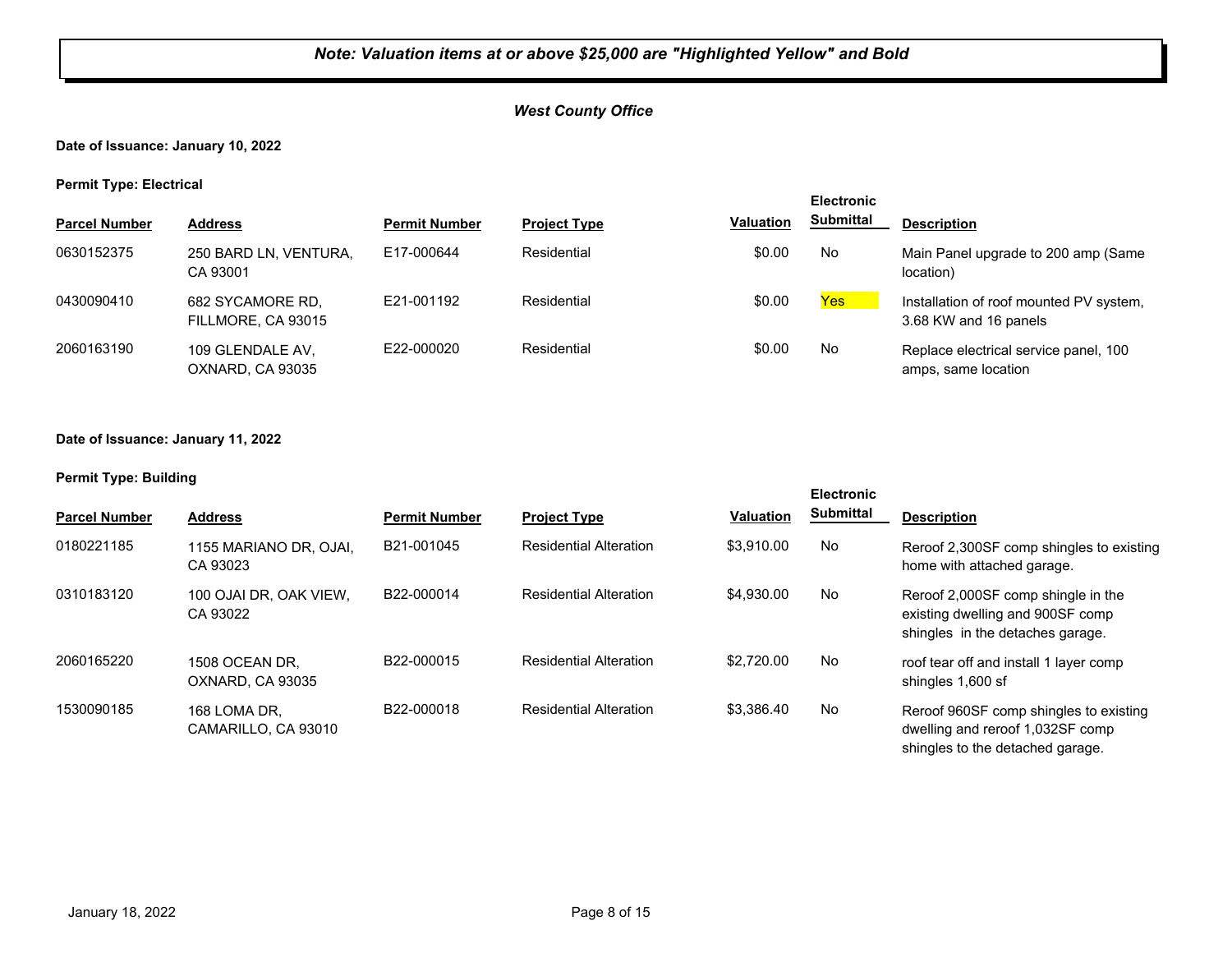## *West County Office*

**Date of Issuance: January 11, 2022**

**Permit Type: Combo**

| . .<br><b>Parcel Number</b> | <b>Address</b>                            | <b>Permit Number</b> | <b>Project Type</b> | Valuation    | <b>Electronic</b><br><b>Submittal</b> | <b>Description</b>                                                                                                                                                                                              |
|-----------------------------|-------------------------------------------|----------------------|---------------------|--------------|---------------------------------------|-----------------------------------------------------------------------------------------------------------------------------------------------------------------------------------------------------------------|
| 1520310075                  | 1226 CALLE AURORA.<br>CAMARILLO, CA 93010 | C21-000744           | Residential         | \$140.118.80 | <b>Yes</b>                            | Construction of 617 Sq. ft. master<br>bedroom, expand garage 212 Sq. ft., 24<br>Sq. ft. entrance decorative walls and<br>fireplace                                                                              |
| 0170152120                  | 131 S LOMITA AV. OJAI.<br>CA 93023        | C22-000016           | Residential         | \$153.60     | No                                    | Interior remodel to consist of new<br>electrical fixtures for dishwasher,<br>microwave and refrigerator. Replace<br>kitchen sink, install microwave duct and<br>re-install 96SF drywall. NO STRUCTURAL<br>WORK. |

#### **Permit Type: Mechanical**

|                      |                                         |                      |                     |                  | <b>Electronic</b> |                                                             |
|----------------------|-----------------------------------------|----------------------|---------------------|------------------|-------------------|-------------------------------------------------------------|
| <b>Parcel Number</b> | <b>Address</b>                          | <b>Permit Number</b> | <b>Project Type</b> | <b>Valuation</b> | <b>Submittal</b>  | <b>Description</b>                                          |
| 1520081095           | 417 AVOCADO PL.<br>CAMARILLO, CA 93010  | M22-000010           | Residential         | \$0.00           | <b>Yes</b>        | change out 80btu furnace in attic & 17<br>runs of duct work |
| 1520342075           | 70 LA PATERA DR,<br>CAMARILLO, CA 93010 | M22-000011           | Residential         | \$0.00           | No                | change out 80btu furnace in attic & 17<br>runs of duct work |

#### **Permit Type: Plumbing**

| . .                  |                                     |                      |                     |                  | <b>Electronic</b> |                                                       |
|----------------------|-------------------------------------|----------------------|---------------------|------------------|-------------------|-------------------------------------------------------|
| <b>Parcel Number</b> | <b>Address</b>                      | <b>Permit Number</b> | <b>Project Type</b> | <b>Valuation</b> | Submittal         | <b>Description</b>                                    |
| 1490061155           | 3525 ORANGE DR.<br>OXNARD, CA 93036 | P22-000007           | Residential         | \$0.00           | No                | Water heater replacement, side yard<br>REF: CV21-0409 |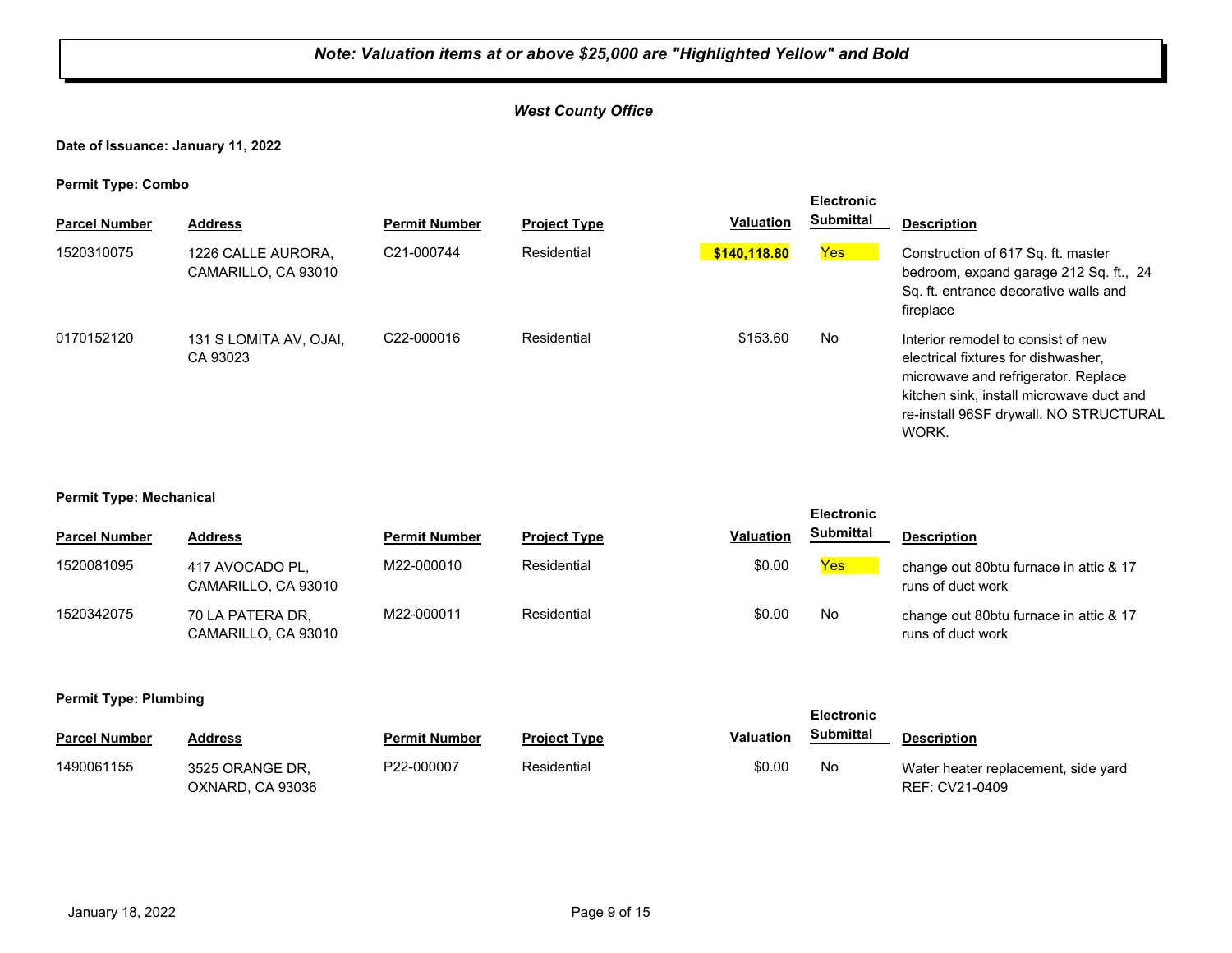## *Note: Valuation items at or above \$25,000 are "Highlighted Yellow" and Bold West County Office* **Date of Issuance: January 12, 2022 Permit Type: Building Parcel Number Address <b>Permit Number Project Type Valuation Submittal** Description **Electronic Submittal** 1610102060 3366 WEST ST, SOMIS, B22-000013 Residential Alteration <mark> \$41,103.20</mark> No CA 93066 B22-000013 Residential Alteration **\$41,103.20** No re-roof existing single family dwelling 1,371sf and detached garage 477sf and replace 2 existing skylights on dwelling **Permit Type: Combo Parcel Number Address <b>Permit Number Project Type Valuation Submittal** Description **Electronic Submittal** 0330200065 125 BRANDT AV, OAK C21-000979 PoolSpa <mark> \$32,815.10</mark> <u>Yes</u> VIEW, CA 93022 C21-000979 PoolSpa **business PoolSpare Pool Example 21-000979** Pool per pool engineering standard detail 100 **Permit Type: Electrical Parcel Number Address <b>Permit Number Project Type Valuation Submittal** Description **Electronic Submittal** 1450141090 1113 ORANGE DR, E22-000026 Residential \$0.00 No OXNARD, CA 93036 E22-000026 Residential **Residential** \$0.00 No Upgrade existing 100 AMP panel with 200 AMP

**Date of Issuance: January 13, 2022**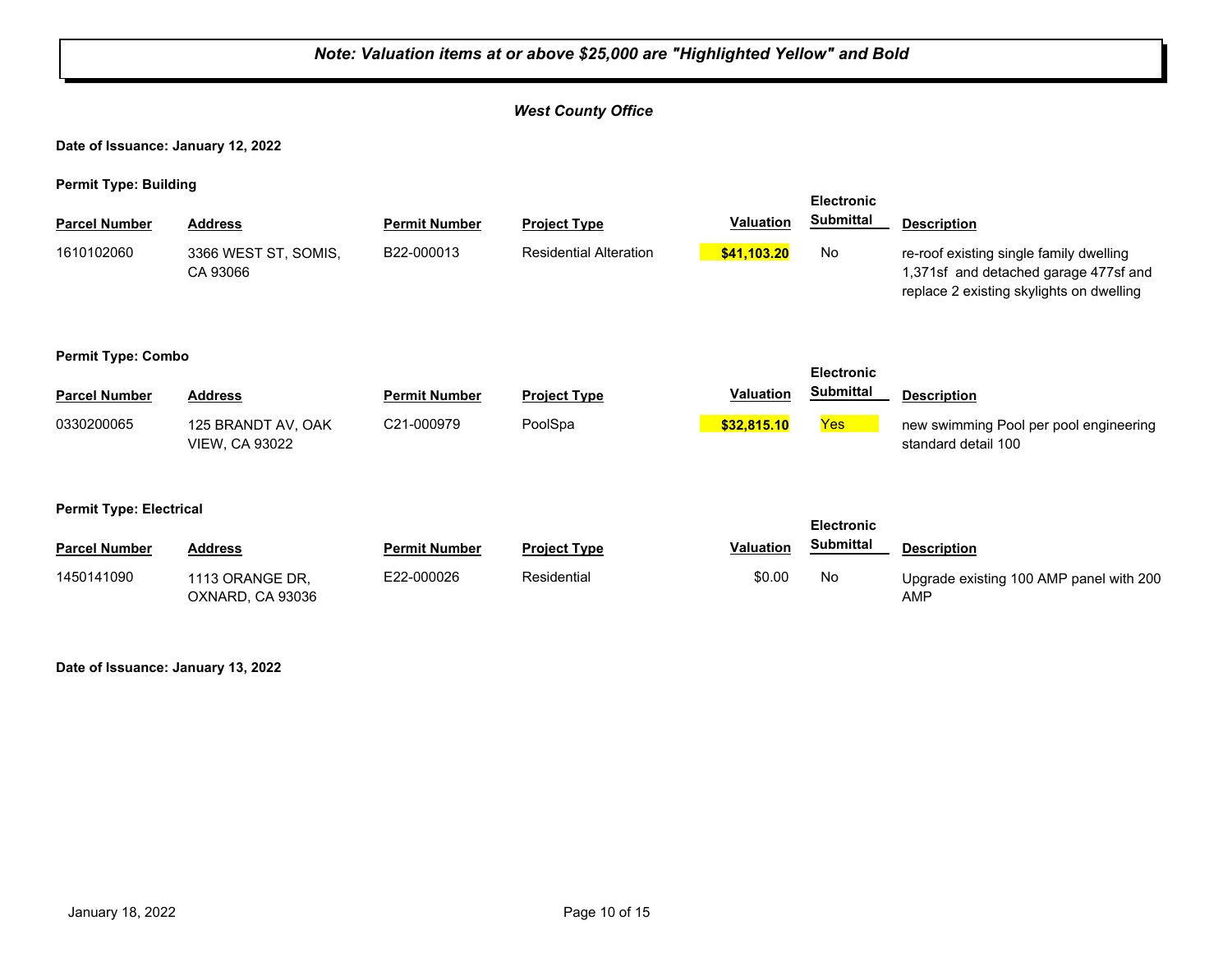## *West County Office*

**Date of Issuance: January 13, 2022**

**Permit Type: Building**

| . .                  |                                                                      |                      |                               |                  | <b>Electronic</b> |                                                                                                                                       |
|----------------------|----------------------------------------------------------------------|----------------------|-------------------------------|------------------|-------------------|---------------------------------------------------------------------------------------------------------------------------------------|
| <b>Parcel Number</b> | <b>Address</b>                                                       | <b>Permit Number</b> | <b>Project Type</b>           | <b>Valuation</b> | <b>Submittal</b>  | <b>Description</b>                                                                                                                    |
| 1090243055           | 931 TRUENO AV,<br>CAMARILLO, CA 93010                                | B21-000235           | <b>Residential Accessory</b>  | \$22,911.60      | Yes               | ATF- Construction of 2 attached decks, #1<br>$(186 \text{ sf})$ deck, $\#2$ (753sf) deck both<br>located at the rear of the dwelling. |
| 0030140340           | 17301 LOCKWOOD<br><b>VALLEY RD. FRAZIER</b><br><b>PARK, CA 93225</b> | B21-001116           | Demo                          | \$0.00           | No                | Demolition of existing mobile home prior<br>to permit issuance for a new manufactured<br>home                                         |
| 0190070120           | 607 PALOMAR RD, OJAI.<br>CA 93023                                    | B22-000017           | <b>Residential Alteration</b> | \$6,800,00       | No                | Reroof 4,000SF comp shingles, to<br>existing dwelling and attached garage.                                                            |
| 0600370355           | 2816 PACIFIC COAST HY.<br>VENTURA, CA 93001                          | B22-000020           | <b>Residential Alteration</b> | \$310.80         | <b>No</b>         | Replace (1) bedroom window                                                                                                            |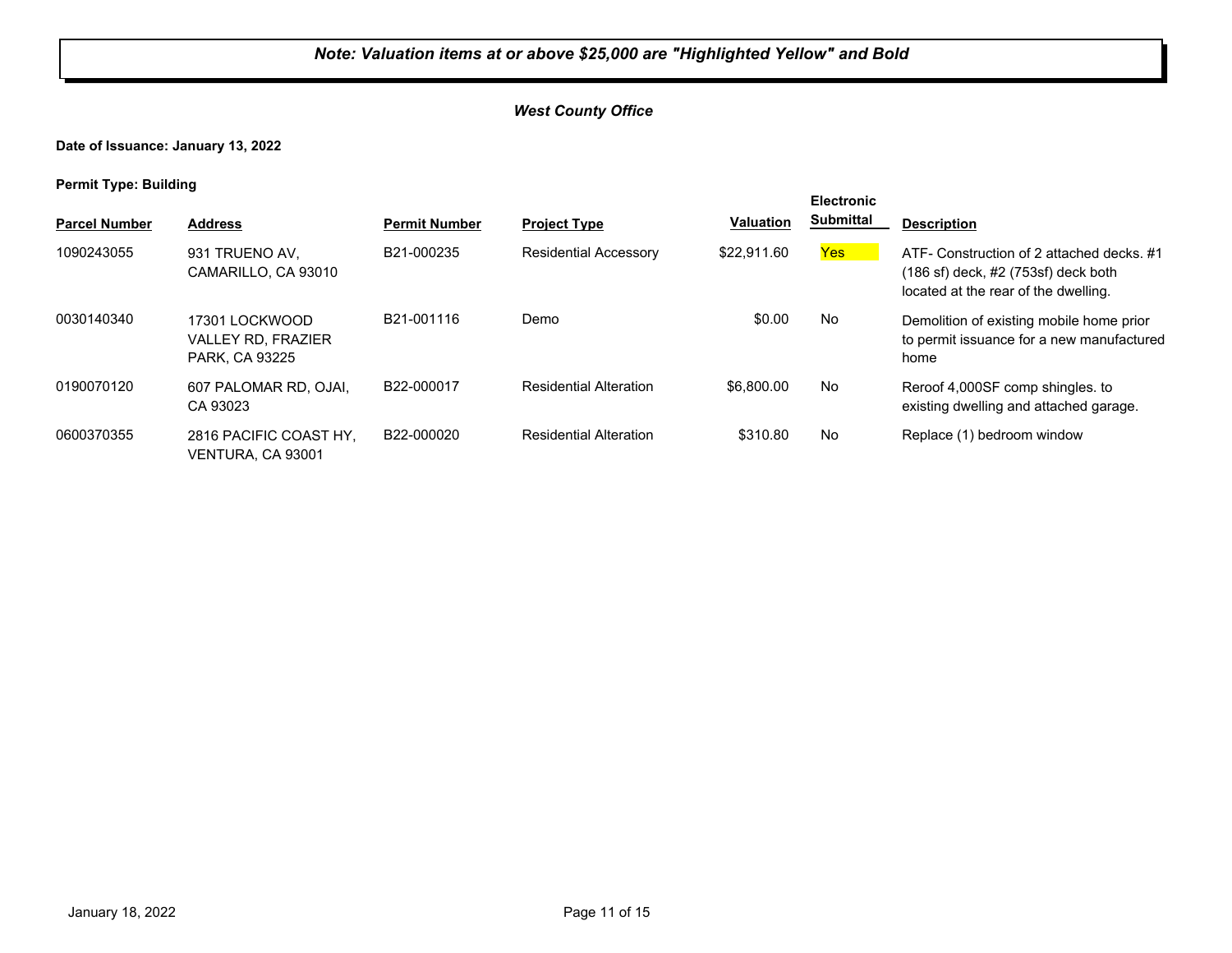## *West County Office*

## **Date of Issuance: January 13, 2022**

**Permit Type: Combo**

|                      |                                              |                         |                     |                  | <b>Electronic</b> |                                                                                                           |
|----------------------|----------------------------------------------|-------------------------|---------------------|------------------|-------------------|-----------------------------------------------------------------------------------------------------------|
| <b>Parcel Number</b> | <b>Address</b>                               | <b>Permit Number</b>    | <b>Project Type</b> | <b>Valuation</b> | <b>Submittal</b>  | <b>Description</b>                                                                                        |
| 2060313230           | 333 ROSSMORE DR.<br>OXNARD, CA 93035         | C21-000765              | Residential         | \$6,340.00       | Yes               | Convert portion (457 Sq. ft) of existing<br>duplex into junior accessory dwelling unit.                   |
| 0310092135           | 288 BURNHAM RD, OAK<br><b>VIEW, CA 93022</b> | C21-000962              | PoolSpa             | \$32,815.10      | Yes               | Construction of a new 16X35 pool with 8x8<br>pool with automatic pool cover detail #672.                  |
| 1560140020           | 4800 NORTH ST, SOMIS,<br>CA 93066            | C21-001057              | Commercial          | \$19,219.70      | <b>No</b>         | T-Mobile Cell site, remove and replace (3)<br>antennas and add (3) RRU's                                  |
| 1510022295           | 186 CATALINA DR.<br>CAMARILLO, CA 93010      | C21-001302              | Residential         | \$7,190.40       | Yes               | Construction of 336 SF wood shed                                                                          |
| 0830061325           | 800 S VICTORIA AV,<br>VENTURA, CA 93009      | C21-001306              | Commercial          | \$11,596.20      | Yes               | County of Ventura-HOJ, create (2) new<br>office spaces                                                    |
| 0100201140           | 1458 N FOOTHILL RD.<br>OJAI, CA 93023        | C <sub>21</sub> -001346 | Residential         | \$24,347.40      | Yes               | Installation of Tesla Solar roof (4,774<br>square feet) 5.44692kw (76) modules and<br>1 Tesla Power Wall. |
| 2060242180           | 3528 OCEAN DR.<br>OXNARD, CA 93035           | C22-000035              | Residential         | \$0.00           | No                | replace mini-split (outdoor unit and indoor<br>units) same location                                       |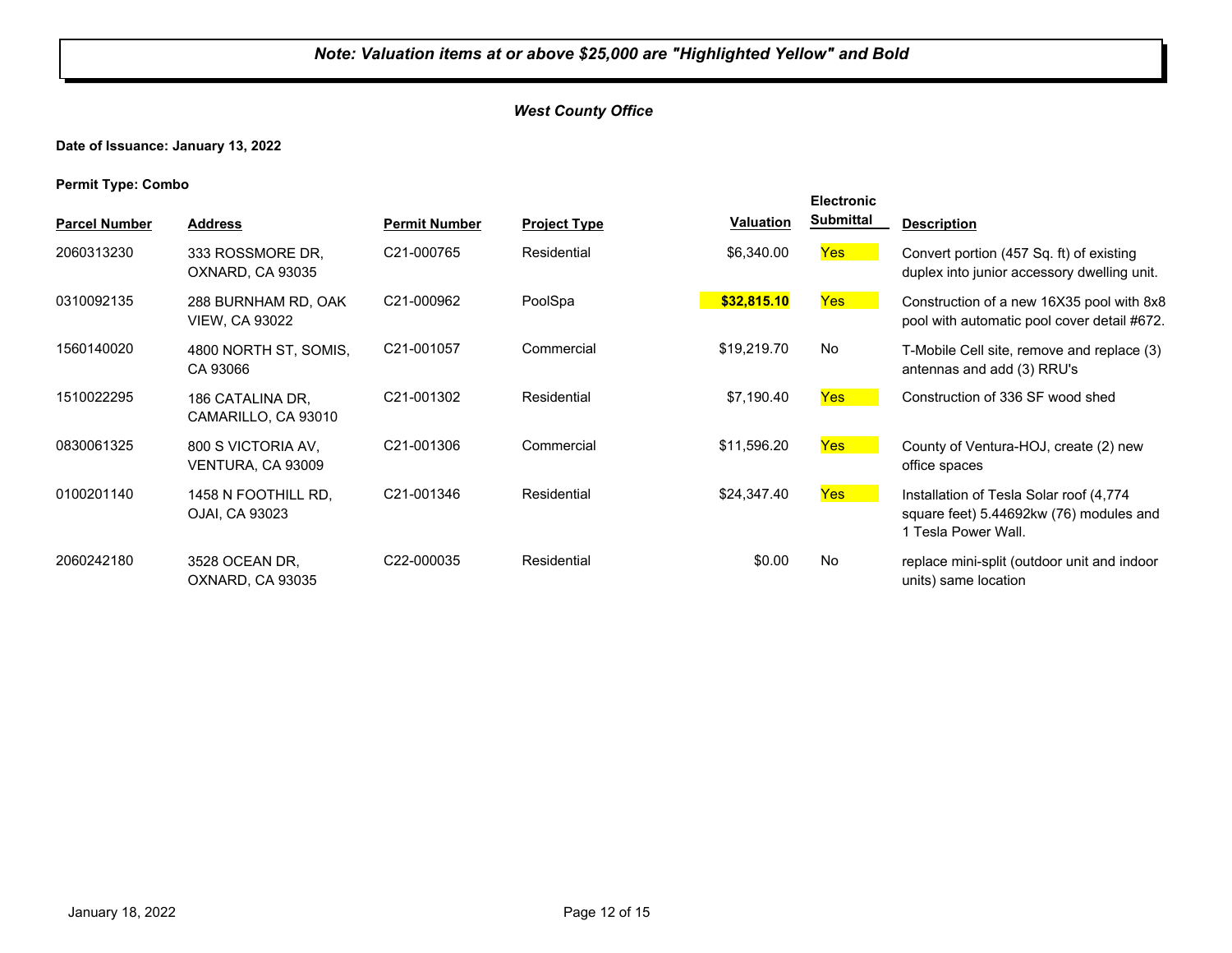## *West County Office*

## **Date of Issuance: January 13, 2022**

#### **Permit Type: Electrical**

| <b>Parcel Number</b> | <b>Address</b>                         | <b>Permit Number</b> | <b>Project Type</b> | Valuation | <b>Electronic</b><br><b>Submittal</b> | <b>Description</b>                                                                                                                                                     |
|----------------------|----------------------------------------|----------------------|---------------------|-----------|---------------------------------------|------------------------------------------------------------------------------------------------------------------------------------------------------------------------|
|                      |                                        |                      |                     |           |                                       |                                                                                                                                                                        |
| 0560094130           | 532 CHURCH ST.<br>FILLMORE, CA 93015   | E21-001146           | Residential         | \$0.00    | Yes                                   | Install a roof mounted solar PV 6.3KW<br>with 18 panels. New battery back up<br>system.                                                                                |
| 0180184165           | 1025 RICE RD, OJAI, CA<br>93023        | E21-001150           | Residential         | \$0.00    | Yes                                   | Installation of a roof mounted solar PV<br>5.32KW with a total of 14 modules. (9)<br>flushed on roof and (5) installed reverse<br>tilt. Main panel upgrade to 200amps. |
| 1510040545           | 310 ANACAPA DR.<br>CAMARILLO, CA 93010 | E21-001208           | Residential         | \$0.00    | <b>Yes</b>                            | Installation of a roof mounted solar PV<br>3.10KW with 10 modules.                                                                                                     |
| 1100120010           | 5401 PRICE RD, SOMIS,<br>CA 93066      | E22-000027           | Residential         | \$0.00    | Yes                                   | Installation of roof mounted PV system,<br>4.10 KW, 10 panels                                                                                                          |
| 1440102185           | 971 HELSAM AV,<br>OXNARD, CA 93036     | E22-000030           | Residential         | \$0.00    | No                                    | Electrical service panel upgrade, 200<br>amps, same location                                                                                                           |
| 0290130015           | 966 CARNE RD, OJAI, CA<br>93023        | E22-000032           | AG                  | \$0.00    | No.                                   | Replace existing 200 AMP AG Panel                                                                                                                                      |
| 1520140255           | 130 AVOCADO PL,<br>CAMARILLO, CA 93010 | E22-000033           | Residential         | \$0.00    | No                                    | Remove and replace existing motor gate,<br>install new 1.5HP motor gate with knox<br>box and pilasters.                                                                |

#### **Date of Issuance: January 14, 2022**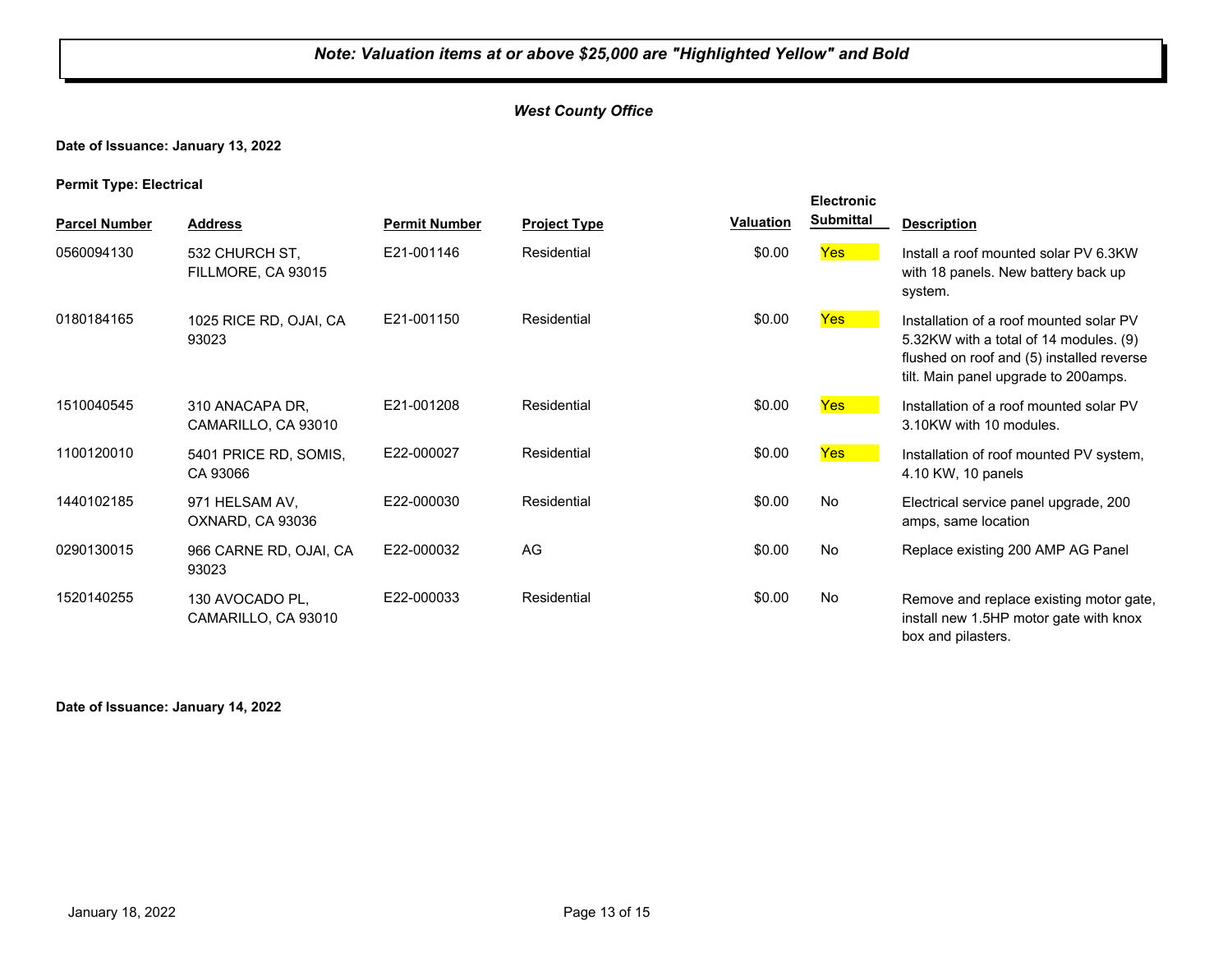## *Note: Valuation items at or above \$25,000 are "Highlighted Yellow" and Bold West County Office* **Date of Issuance: January 14, 2022 Permit Type: Building Parcel Number Address <b>Permit Number Project Type Valuation Submittal** Description **Electronic Submittal** 931 TRUENO AV, CAMARILLO, CA 93010 B20-000572 Residential Accessory \$0.00 No Construction of 70 LF retaining wall 4-0' max height. \*(Fees collected under C19-148) 1090243055 931 TRUENO AV, B20-000572 Residential Accessory **Permit Type: Combo Parcel Number Address <b>Permit Number Project Type Valuation Submittal** Description **Electronic Submittal** 0600030040 10151 OCEAN VIEW DR, C21-001001 Commercial \$0.00 <mark>Yes</mark> VENTURA, CA 93001 C21-001001 Commercial **Example 20.00** Commercial \$0.00 Yes Modify existing AT & T cell tower remove and replace 1 antenna, remove and replace 5 radios, install 1 new diplexer in shelter, **West County Office Valuation Subtotal: \$437,197.40**

**Total Unincorporated Weekly Valuation: \$526,029.30**